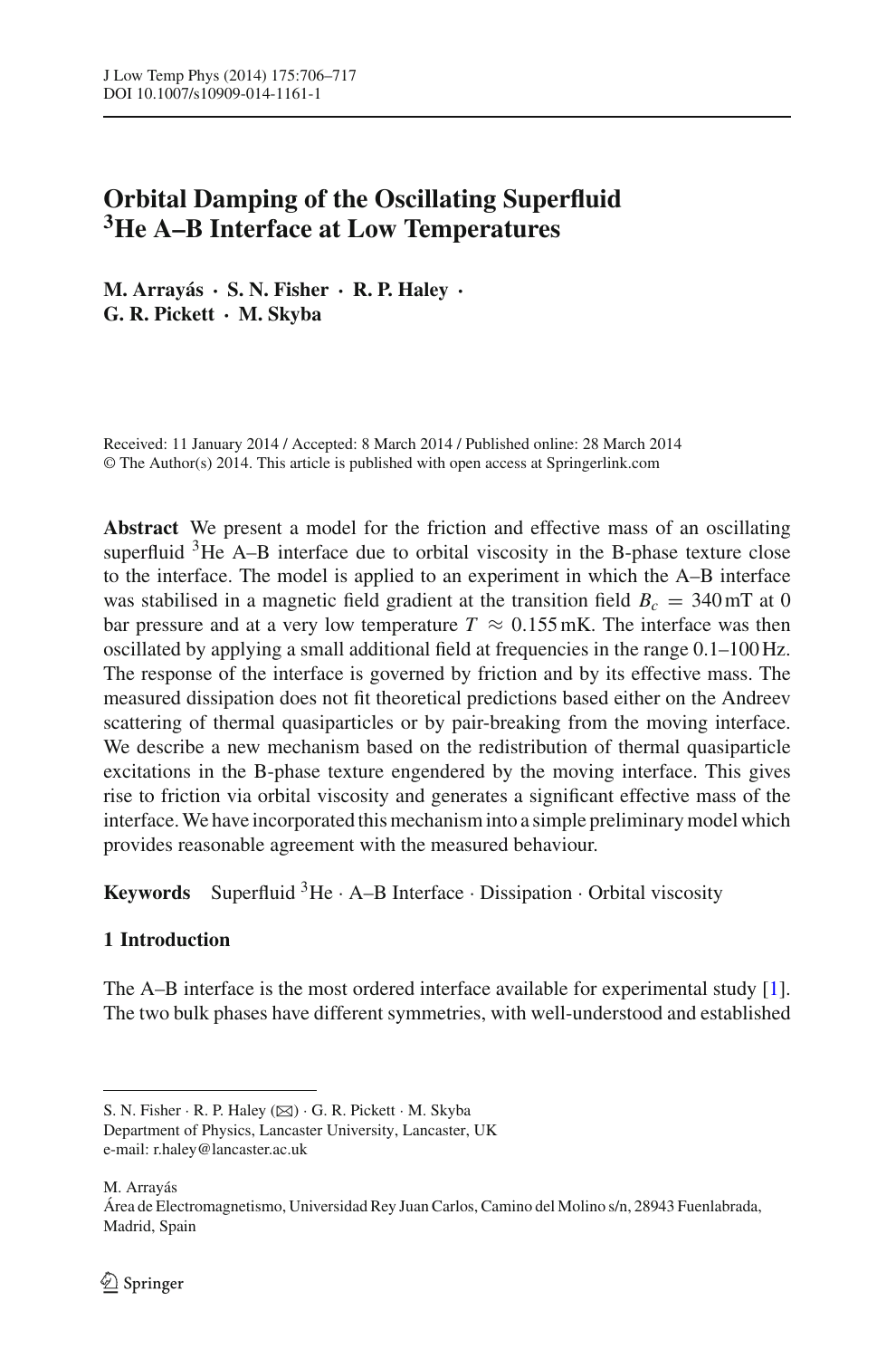order parameters. When an interface between the A and B phases is stabilised, the order parameter varies smoothly between the two, passing through a planar-like state [\[2](#page-10-1)[–5](#page-10-2)]. In thermodynamic terms the phase transition between the A and B phases is first order with a corresponding latent heat [\[6](#page-10-3)[,7](#page-10-4)], and the interface has an associated surface tension  $[8-12]$  $[8-12]$ .

The analogies between the order parameters of superfluid  $3$ He and those describing other fundamental systems allow us to use the superfluid as an exemplar for the experimental investigation of a broad range of phenomena [\[13](#page-10-7)]. For instance the structure of the order parameters which develop as the fluid passes through symmetry-breaking phase transitions are similar to the broken symmetries of the metric of the Universe. The superfluid thus provides a test-bed for the study of transitions in the quantum vacuum state of the early Universe [\[14](#page-11-0),[15\]](#page-11-1), and the A–B interface can simulate a 2-brane [\[16\]](#page-11-2).

Here we focus on the dynamical behaviour of the A–B interface. Previous experiments by Buchanan et al. [\[17\]](#page-11-3) on a fast freely-moving interface in low magnetic fields found values for the friction that were in line with theoretical estimates based on the Andreev scattering of thermal quasiparticle excitations [\[18](#page-11-4)]. Later measurements were made in Lancaster on a controlled oscillating interface in high magnetic fields and at much lower temperatures [\[19](#page-11-5)]. In this case the friction was found to be orders of magnitude higher than theoretical predictions [\[1,](#page-10-0)[18](#page-11-4)[,20](#page-11-6)]. Furthermore, the friction was found to have an unexpected frequency dependence [\[19\]](#page-11-5).

Below, we show that the behaviour of an oscillating A–B interface in high magnetic fields and low temperatures is dominated by orbital viscosity [\[21\]](#page-11-7) and by a significant effective mass generated by thermal quasiparticle excitations in the B-phase order parameter texture.

In zero magnetic field the B phase is pseudo-isotropic, with no net spin or orbital angular momentum, and an isotropic energy gap  $\Delta_0$  [\[22](#page-11-8)]. In a magnetic field the B-phase order parameter is distorted and the energy gap is suppressed along the orbital anisotropy axis  $l_B$ , producing intrinsic spin and orbital angular momentum [\[21](#page-11-7)]. Further, in the large magnetic fields needed to stabilise the A phase the Bphase anisotropy is dominated by significant Zeeman splitting. Thus a large density of thermal excitations occupy states along the  $l_B$  axis. The orientation of  $l_B$ is influenced by the presence of the A–B interface [\[5\]](#page-10-2) so as the interface moves the orientation changes and the thermal excitations must redistribute. This generates substantial dissipation related to orbital viscosity. The redistribution also has a significant reactive component which can be characterised as an effective mass of the interface.

## <span id="page-1-0"></span>**2 The Experiment**

The experiments were performed on a sample of superfluid <sup>3</sup>He contained in a sapphire tube connected to the inner cell of a Lancaster-style nuclear cooling stage, shown in Fig. [1](#page-2-0) and described earlier in more detail [\[7\]](#page-10-4). The sapphire tube has internal diameter 4.3 mm and length 44 mm, sealed at the bottom and closed at the top by a thin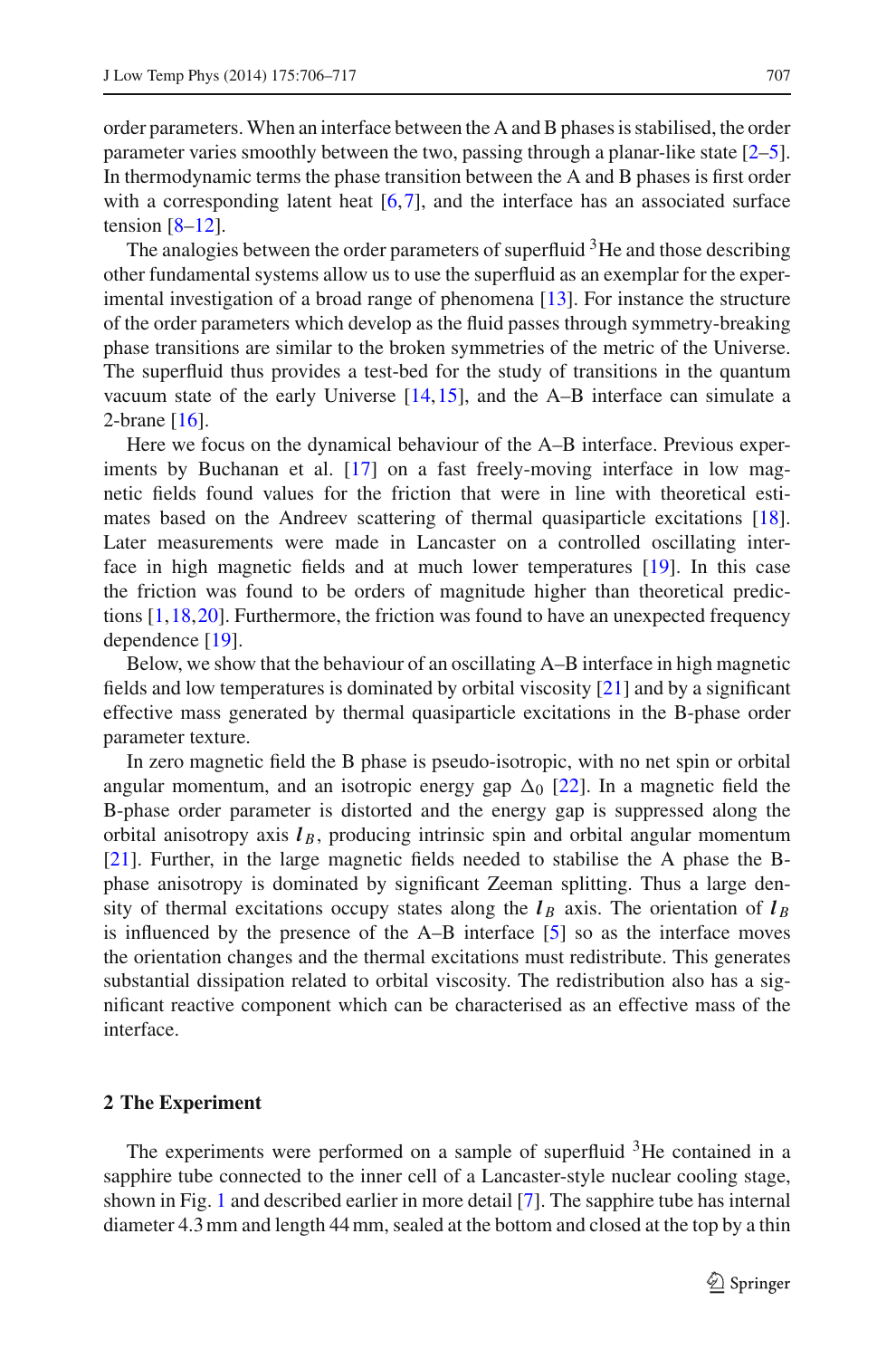

<span id="page-2-0"></span>**Fig. 1** The experimental cell showing the sapphire black body radiator that contains the A–B interface, and the multiple solenoid stack used for creating and manipulating the field profiles (Colour figure online)

sheet of stycast-impregnated paper with a small 0.5 mm diameter orifice connecting it to the inner cell. This small hole provides a weak thermal link to the thermal bath and the sapphire tube can be treated as a pseudo black body radiator for quasiparticle excitations [\[6](#page-10-3),[23](#page-11-9)]. The temperature of the sample was monitored by measuring the quasiparticle density inferred from the damping of a  $4.5 \mu$ m diameter NbTi vibrating wire resonator (VWR) [\[24](#page-11-10)]. A 13  $\mu$ m NbTi VWR was used as a heater. The VWRs were at the top of the cell where the magnetic field was always relatively small, on the order of 50 mT. At these low fields the energy gap of the B phase is approximately isotropic and the damping width  $\Delta f_2$  of the VWR resonance is proportional to  $\exp(-\Delta_0/k_BT)$ , allowing for reliable thermometry [\[25\]](#page-11-11).

The experiments were carried out at 0 bar pressure with a base temperature of  $146\,\mu$ K, determined by an equilibrium between the heat leak into the sapphire tube and the power carried by quasiparticles leaving through the orifice. We calibrated the change in  $\Delta f_2$  of the thermometer VWR as a function of power by dissipating known amounts of heat in the tube using the heater VWR [\[23](#page-11-9),[25\]](#page-11-11). This enabled us to then use the thermometer VWR to measure power dissipation owing to motion of an A–B interface in the lower section of the tube.

A solenoid stack was used to create a shaped magnetic field profile to stabilise the A phase in the bottom of the tube in fields above the transition field  $B_c = 340$  mT [\[6,](#page-10-3) [7,](#page-10-4)[26\]](#page-11-12), whilst maintaining the top of the tube with the VWRs in low field B phase. Once the A–B interface was established across the tube, a small additional alternating field was applied to oscillate the interface over a range of frequencies.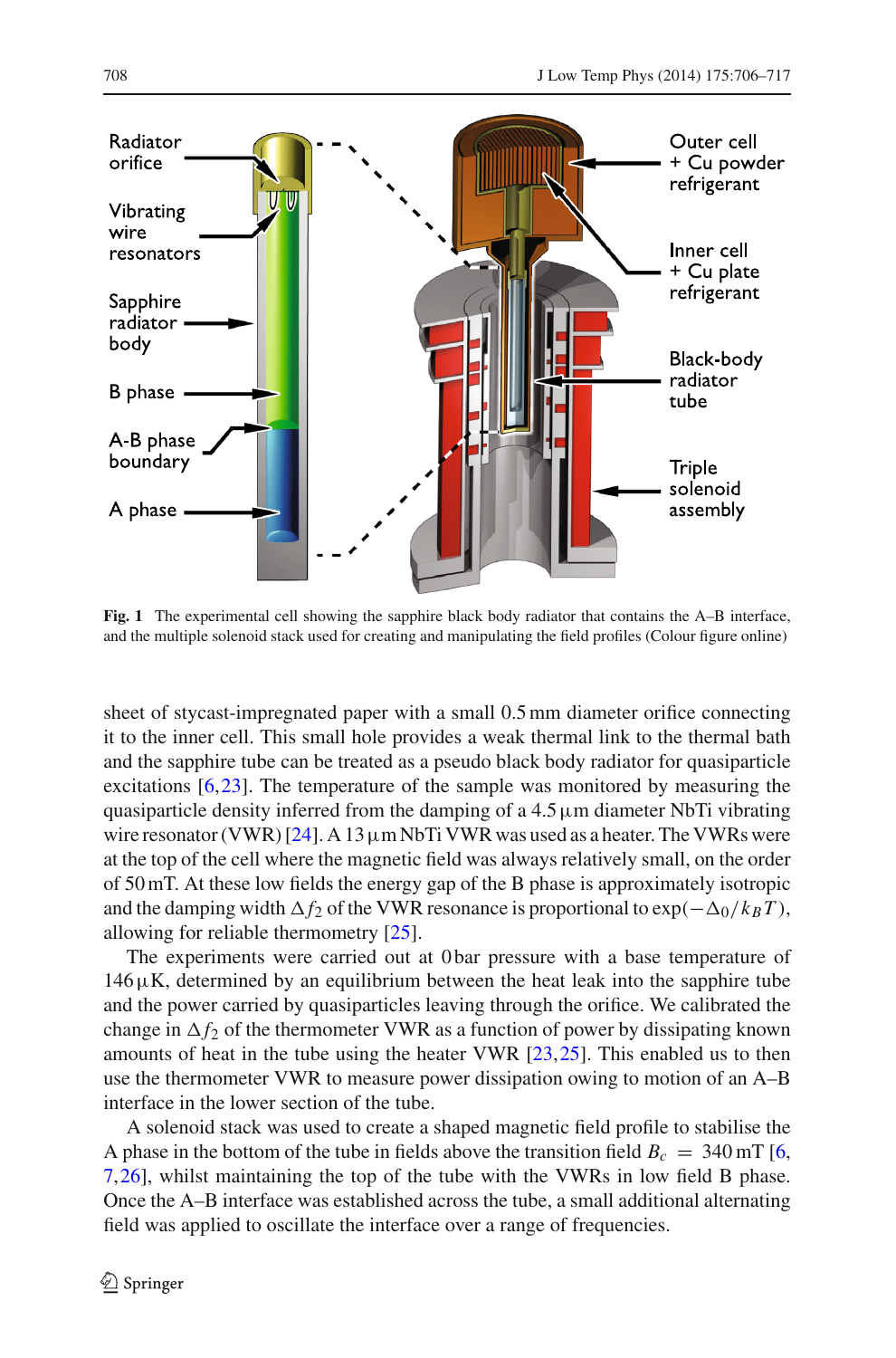#### **3 Modelling the Interface Dynamics**

Referring to Fig. [2,](#page-3-0) in equilibrium the A–B interface is located at a vertical position  $z_{ea}$  where the magnetic field is equal to the transition field *B<sub>c</sub>*. The magnetic field is approximately uniform in the horizontal plane so we can assume that the interface is flat. We ignore the small effect of surface tension [\[12](#page-10-6)] and wetting at the cell walls [\[9\]](#page-10-8) since they give rise to a meniscus on the order of 0.1 mm, much smaller than the diameter of the sapphire tube. When the field profile is adjusted, the position of *Bc* changes, and the interface experiences a restoring force towards the new equilibrium position. The magnitude of the restoring force per unit area is equal to the difference in Gibbs free energy per unit volume  $\Delta G_{AB}(B)$  between the two phases at the interface which is in a field *B*.

The field dependence of the Gibbs free energy for a material of magnetic susceptibility  $\chi$  is given by



$$
G(B) = G(0) - \frac{1}{2}\chi B^2
$$
 (1)

<span id="page-3-0"></span>**Fig. 2** The *bottom end* of the sapphire black body radiator contains A phase in the *bottom* and B phase in the *top*. The A–B interface is stabilised at a position  $z_{eq}$  corresponding to the transition field  $B_c$  by a shaped magnetic field profile (*solid line*) provided by the solenoid stack. Oscillating the field profile oscillates the equilibrium position *zeq* along the cell axis. The oscillatory response of the A–B interface depends on its effective mass and friction (Colour figure online)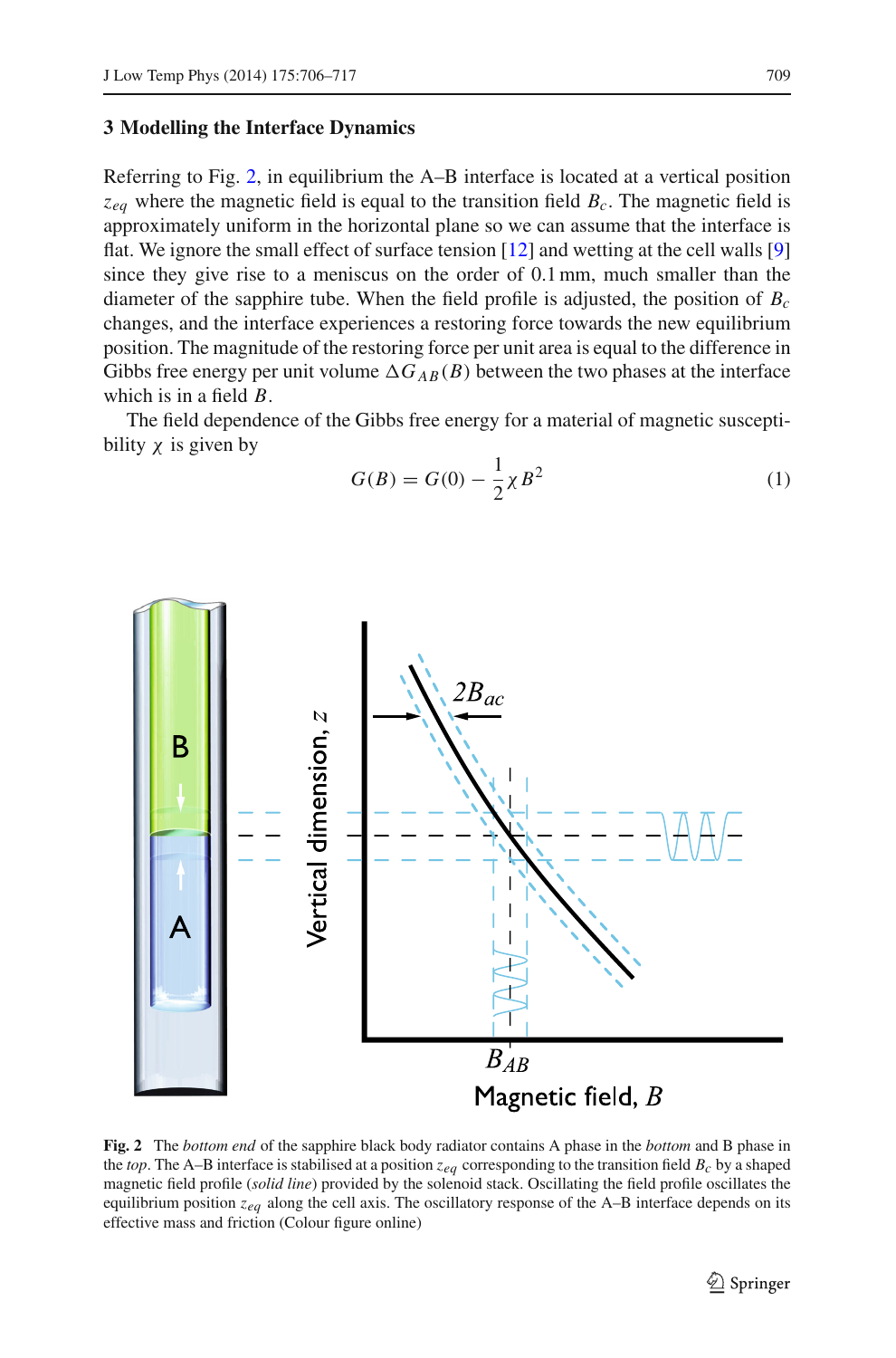where G(0) is the free energy at zero field. Thus the difference between the two phases is

$$
\Delta G_{AB}(B) = \Delta G_{AB}(0) - \frac{1}{2} \chi_{AB} B^2 \tag{2}
$$

where  $\chi_{AB}$  is the difference in susceptibilities between the A and B phases. At the transition field the Gibbs free energy difference is zero,  $\Delta G_{AB}(B_c) = 0$ . Hence  $\Delta G_{AB}(0) = \frac{1}{2} \chi_{AB} B_c^2$ , giving

$$
\Delta G_{AB}(B) = \frac{1}{2} \chi_{AB} \left( B_c^2 - B^2 \right). \tag{3}
$$

Suppose that the interface is at a vertical position  $z_I$  and that it moves in a uniform vertical field gradient  $\nabla B$ . The field at the interface is  $B = B_c + \nabla B(z_I - z_{eq})$  so the corresponding force on the interface is

$$
F(z) = -A \chi_{AB} B_c |\nabla B| \Big( z_I - z_{eq} \Big). \tag{4}
$$

<span id="page-4-0"></span>where  $A = \pi D^2/4$  is the cross-sectional area of the sapphire tube. Equation [\(4\)](#page-4-0) gives the restoring force directed towards the equilibrium position with a spring constant per unit area

$$
k = \chi_{AB} B_c |\nabla B|.
$$
 (5)

In general the interface will also experience inertial and frictional forces, so the equation of motion of a planar interface can be written as

$$
m\ddot{z}_I + \gamma \dot{z}_I + k(z_I - z_{eq}) = 0,\tag{6}
$$

<span id="page-4-1"></span>where *m* is the effective mass per unit area of the interface and the friction coefficient  $\gamma$  is the dissipative force per unit area per unit velocity. In the following we suppose that *m* and  $\gamma$  are constant during the interface motion.

The interface is driven by applying a small uniform oscillating field  $B_{ac}e^{i\omega t}$  which produces an oscillation in the equilibrium position

$$
z_{eq} = \frac{B_{ac}}{|\nabla B|} e^{i\omega t}.
$$
 (7)

The resulting oscillation of the interface can be written as  $z_I = z_0 e^{i\omega t}$ . Substituting  $z_I$  and  $z_{eq}$  in Eq. [\(6\)](#page-4-1), and then solving for the amplitude gives

$$
z_0 = \frac{k}{k - m\omega^2 + i\omega\gamma} \left(\frac{B_{ac}}{|\nabla B|}\right).
$$
 (8)

<span id="page-4-3"></span><span id="page-4-2"></span>The ensuing power dissipated by the moving interface is  $\dot{Q}_{diss} = A\gamma \dot{z}_I^2$ . Substituting for  $\dot{z}_I$  using Eq. [\(8\)](#page-4-2) and taking the time average gives the average power dissipation

$$
\langle \dot{Q}_{diss} \rangle = \frac{A}{2} \gamma \frac{k^2 \omega^2}{(k - m\omega^2)^2 + (\gamma \omega)^2} \left( \frac{B_{ac}}{|\nabla B|} \right)^2.
$$
 (9)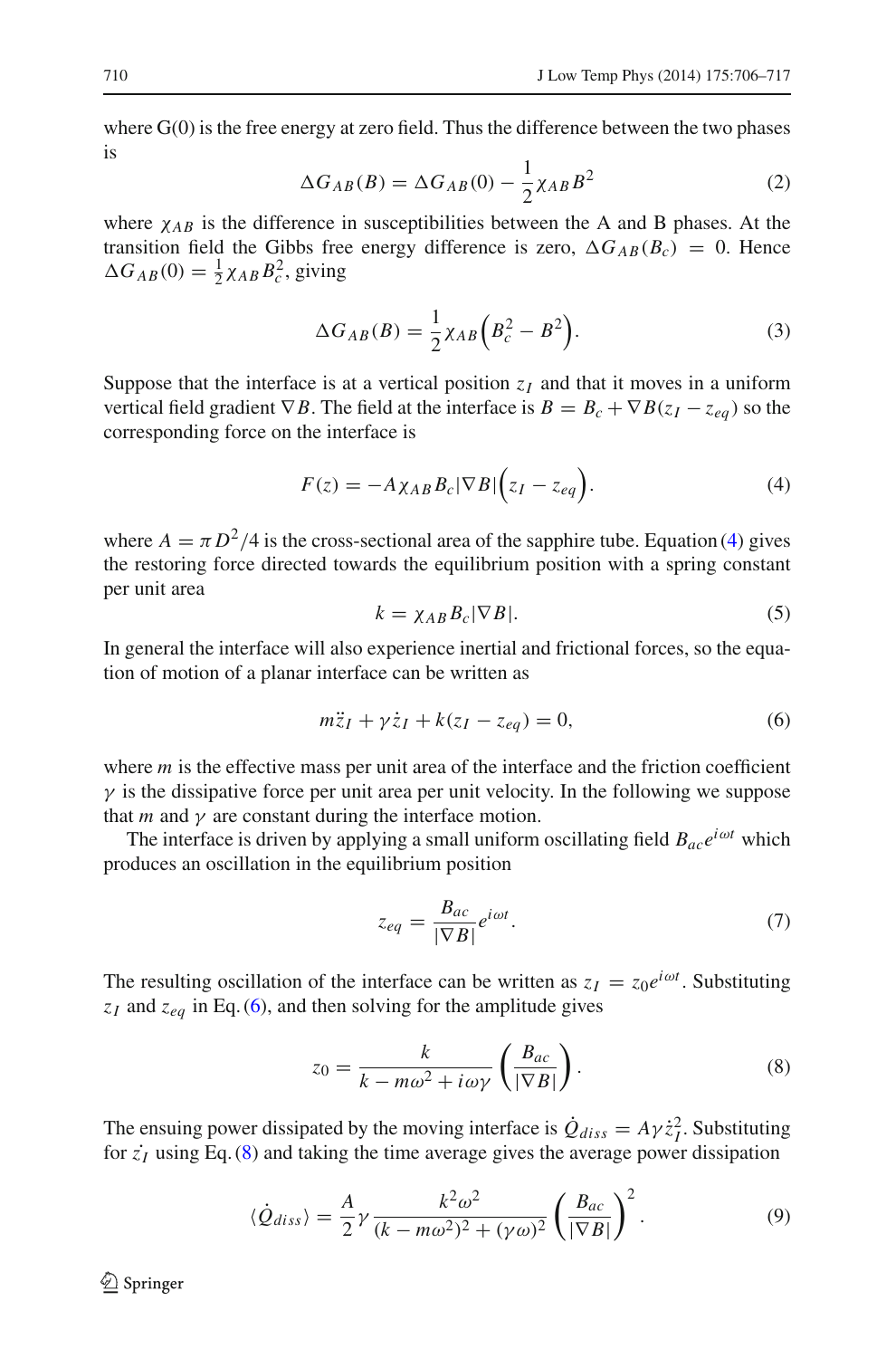In the low frequency limit the interface moves with the equilibrium position  $z_{ea}$ , the amplitude of motion is  $B_{ac}/|\nabla B|$ , and the average dissipation is

$$
\langle \dot{Q}_{diss} \rangle_{\omega \to 0} = \frac{A}{2} \gamma \omega^2 \left( \frac{B_{ac}}{|\nabla B|} \right)^2.
$$
 (10)

<span id="page-5-1"></span>In the high frequency limit the interface lags behind the equilibrium position and the dissipation becomes independent of the field gradient

$$
\langle \dot{Q}_{diss} \rangle_{\omega \to \infty} = \frac{A\gamma}{2} \frac{\chi_{AB}^2 B_c^2 B_{ac}^2}{m^2 \omega^2 + \gamma^2}.
$$
 (11)

Experimental results for the measured average dissipation from an oscillating interface are shown in Fig. [3](#page-5-0) for three different field gradients, reproduced from our earlier report [\[19\]](#page-11-5). The measurements were made at temperatures around  $155 \mu K$  and at 0 bar pressure, using the techniques discussed in Sect. [2.](#page-1-0) The data at low frequencies, below  $\approx$  2 Hz, fit quite well to Eq. [\(9\)](#page-4-3) with  $m = 0$  and a constant value for  $\gamma$  [\[19\]](#page-11-5). Setting the effective mass term to zero was consistent with the theoretical expectation of a negligibly small effective mass arising from differences in the densities of the A phase, B phase and planar-like phase across the interface [\[1,](#page-10-0)[18\]](#page-11-4). However, the inferred value for  $\gamma$  was orders of magnitude greater than the theoretical estimates of Leggett and Yip, and of Kopnin, for Andreev scattering and for pair-breaking [\[1](#page-10-0)[,18](#page-11-4)[,20](#page-11-6)]. Further, the increase in dissipation for frequencies above 2 Hz could not be explained by existing theories.



<span id="page-5-0"></span>**Fig. 3** The dissipation of the oscillating A–B boundary versus frequency. The points show measurements at a field oscillation amplitude of *Bac* = 0.64 mT for three different field gradients. The lines are fits to the model, see text (Colour figure online)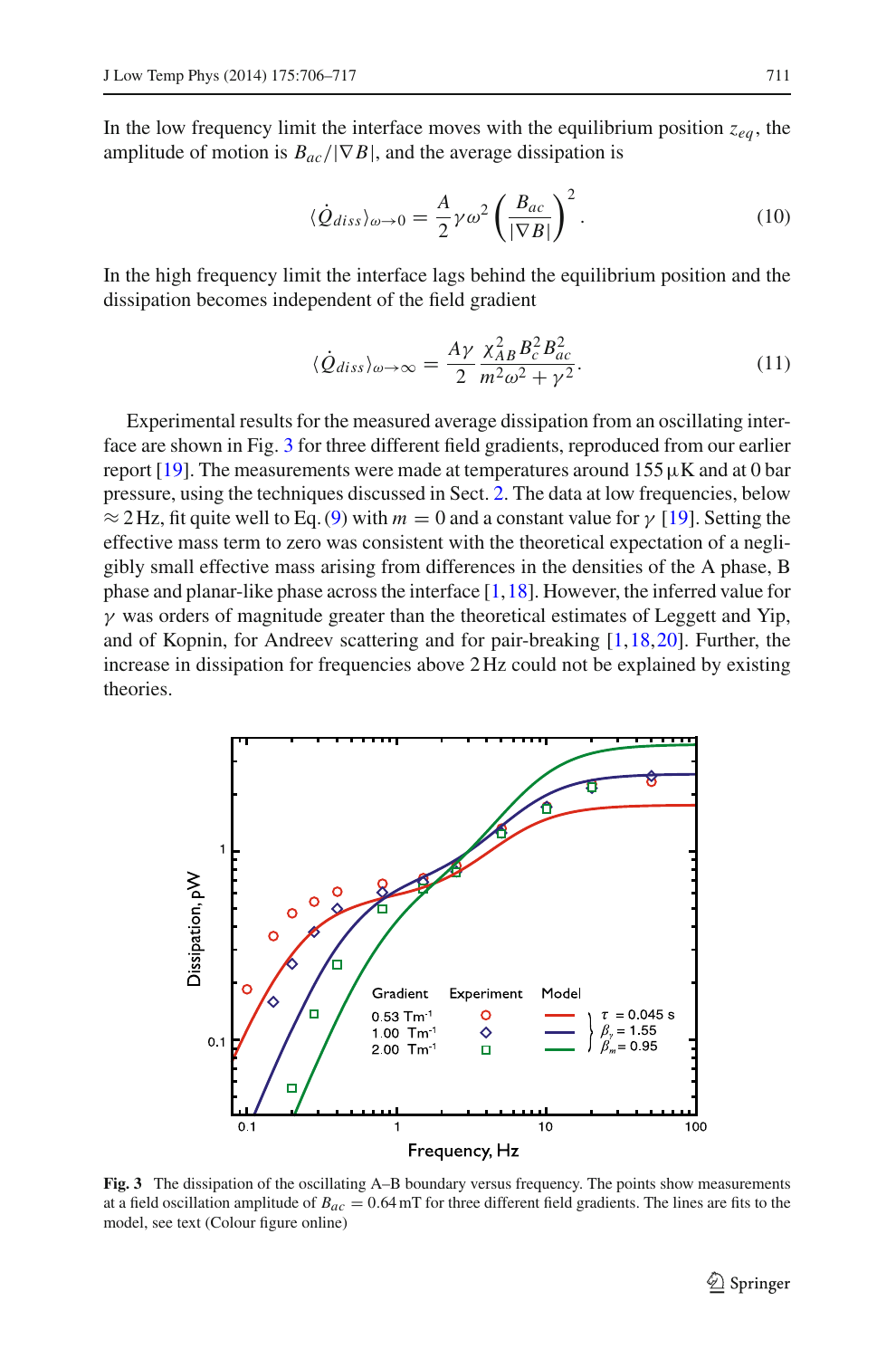#### **4 Friction and Effective Mass Due to the Orbital Texture**

We first consider the A phase, whose order parameter is highly anisotropic for all values of the magnetic field. The energy gap has nodes along the orbital axis  $l_A$  [\[22](#page-11-8)]. The preferred orientation of  $l_A$  is perpendicular to the magnetic field, perpendicular to the cell walls, and parallel to the plane of the A–B interface. In the experimental geometry illustrated in Figs. [1](#page-2-0) and [2,](#page-3-0) all of these preferences can be accounted for by having a texture where  $l_A$  lies in the horizontal plane, albeit with at least one textural defect. For this configuration motion of the interface does not require any change in the orientation of  $l_A$  so the orbital texture does not couple to the interface dynamics. This may not be the case close to the cell walls where the A-phase meniscus bends upwards to make a contact angle [\[9\]](#page-10-8) of approximately 70 ◦. This occurs over a relatively small length scale so we neglect its effect on the interface dynamics.

Conversely, in the B phase the orbital texture across the whole cross-section of the cell is affected by the A–B interface and its motion. In a magnetic field, the energy of a quasiparticle excitation with momentum *p* and spin  $\sigma \hbar$  is given by [\[27](#page-11-13),[28\]](#page-11-14)

$$
E_{p,\sigma} = \sqrt{(E_{\parallel}(\mathbf{p}) - \sigma \hbar \tilde{\omega}_L)^2 + (\Delta_{\perp} p_{\perp})^2}
$$
(12)

where  $E_{\parallel}(\mathbf{p}) = (\xi^2 + \Delta_{\parallel}^2 p_{\parallel}^2)^{\frac{1}{2}}$  and  $\xi = (p - p_F)v_F$  is the kinetic energy relative to the Fermi energy. Here  $\Delta_{\parallel}$  and  $\Delta_{\perp}$  are the energy gaps parallel and perpendicular to  $l_B$ ,  $p_{\parallel}$  and  $p_{\perp}$  are the parallel and perpendicular components of the quasiparticle momentum,  $p_F$  is the Fermi momentum and  $v_F$  is the Fermi velocity. The Fermiliquid corrected quasiparticle Zeeman energy is  $\sigma \hbar \tilde{\omega}_L$  with  $\sigma = \pm 1/2$ . In practice, the Zeeman splitting dominates the anisotropy and so  $\Delta_{\parallel}$  and  $\Delta_{\perp}$  can be approximated by the zero field gap  $\Delta_0$  [\[28](#page-11-14)[–30\]](#page-11-15).

The minimum quasiparticle energy as a function of the angle between its momentum and the  $l_B$  axis is shown in Fig. [4a](#page-7-0). At temperatures far below  $T_c$  the vast majority of excitations occupy the lowest energy states with momenta centred around the  $l_B$ axis. Motion of the interface changes the local orientation of  $l_B$  in the vicinity of the interface which thus changes the quasiparticle energies as illustrated in the figure. The subsequent relaxation of the excitations occurs over a time scale  $\tau$ . This is the essential mechanism for providing the effective mass and friction of the interface. Below we develop a preliminary model to describe how this affects the interface dynamics.

For a cylindrical tube parallel to a magnetic field, the preferred orientation of *l <sup>B</sup>* is given by the "flare-out" texture  $[31-33]$  $[31-33]$ . This texture has  $l_B$  oriented parallel to the field direction along the tube axis, and bending radially so that it is perpendicular to the sidewalls. The healing length  $\xi_B$  over which  $l_B$  changes direction is inversely proportional to the magnitude of the field  $[31–34]$  $[31–34]$  $[31–34]$ , and for fields close to  $B<sub>c</sub>$  we estimate  $\xi_B \approx 0.1$  mm [\[5,](#page-10-2)[32,](#page-11-19)[34](#page-11-18)[,35](#page-11-20)]. This is much smaller than the tube radius in our experiments so as a first approximation we may neglect the influence of the walls and assume that the B-phase  $l_B$  texture far from the interface is uniform and parallel to the vertical field.

However, close to the interface it is energetically favourable for  $l_B$  to be oriented parallel to the interface [\[5](#page-10-2)]. Thus in our experimental configuration far away from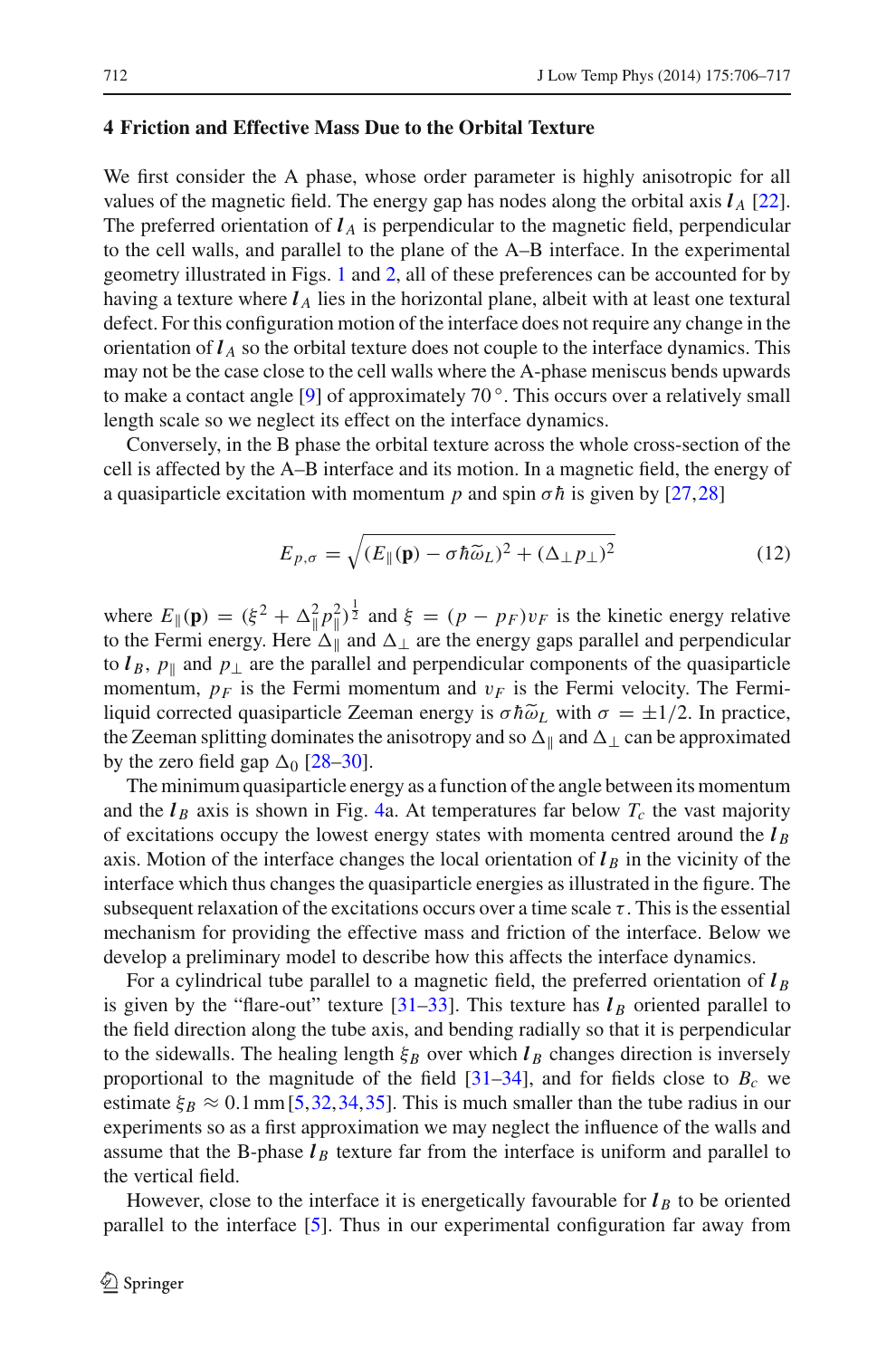

<span id="page-7-0"></span>**Fig. 4** Schematic of the effects of orbital motion in the B-phase texture induced by an oscillating A–B interface. **a** The minimum energy of a quasiparticle excitation in the B-phase texture. Oscillation of the texture induces oscillations in the quasiparticle energies. **b** As the A–B interface moves the A-phase texture is unchanged, and our simple model assumes that the whole B-phase texture moves with the interface, see text. The subsequent change in the quasiparticle energies results in an effective mass of the interface and dissipation (friction) (Colour figure online)

the interface the  $l_B$  texture is vertical, but approaching the interface it must rotate to become horizontal. The change in orientation occurs over a distance of order  $\xi_B$  from the interface. This texture is illustrated in Fig. [4b](#page-7-0) where  $\theta$  denotes the angle between  $l<sub>B</sub>$  and the vertical.

A change in the orientation of  $\ell_B$  by an amount  $\delta\theta$  changes the quasiparticle energies by

$$
\delta E_{p,\sigma} = \frac{\partial E_{p,\sigma}}{\partial \theta} \delta \theta \tag{13}
$$

which produces a viscous torque [\[36,](#page-11-21)[37\]](#page-11-22)

$$
\Gamma_{vis} = -\mu l_B \times \dot{l}_B = -\mu \dot{\theta}, \qquad (14)
$$

where  $\mu$  is the orbital viscosity. We find the corresponding force on the interface by considering the work done by the viscous torque and equating it to the work done by the moving interface.

To simplify the problem we suppose that the orbital texture in the B phase responds instantaneously to the changing position of the interface. This means that we neglect the orbital dynamics and suppose that  $l_B$  always has its equilibrium orientation  $\theta(z - z_I)$ relative to the position of the interface, as illustrated in Fig. [4b](#page-7-0). This simplification is ultimately justified here by the model capturing the essential behaviour of the experimental data; a fuller treatment in future ought to take into account the dynamics of the  $l_B$  texture itself.

Consider a small change in position of the interface  $\delta z_I$ . This causes the texture orientation in the B phase to adjust by

<span id="page-7-1"></span>
$$
\delta\theta(z) = \frac{\partial\theta}{\partial z_I} \delta z_I \tag{15}
$$

 $\mathcal{D}$  Springer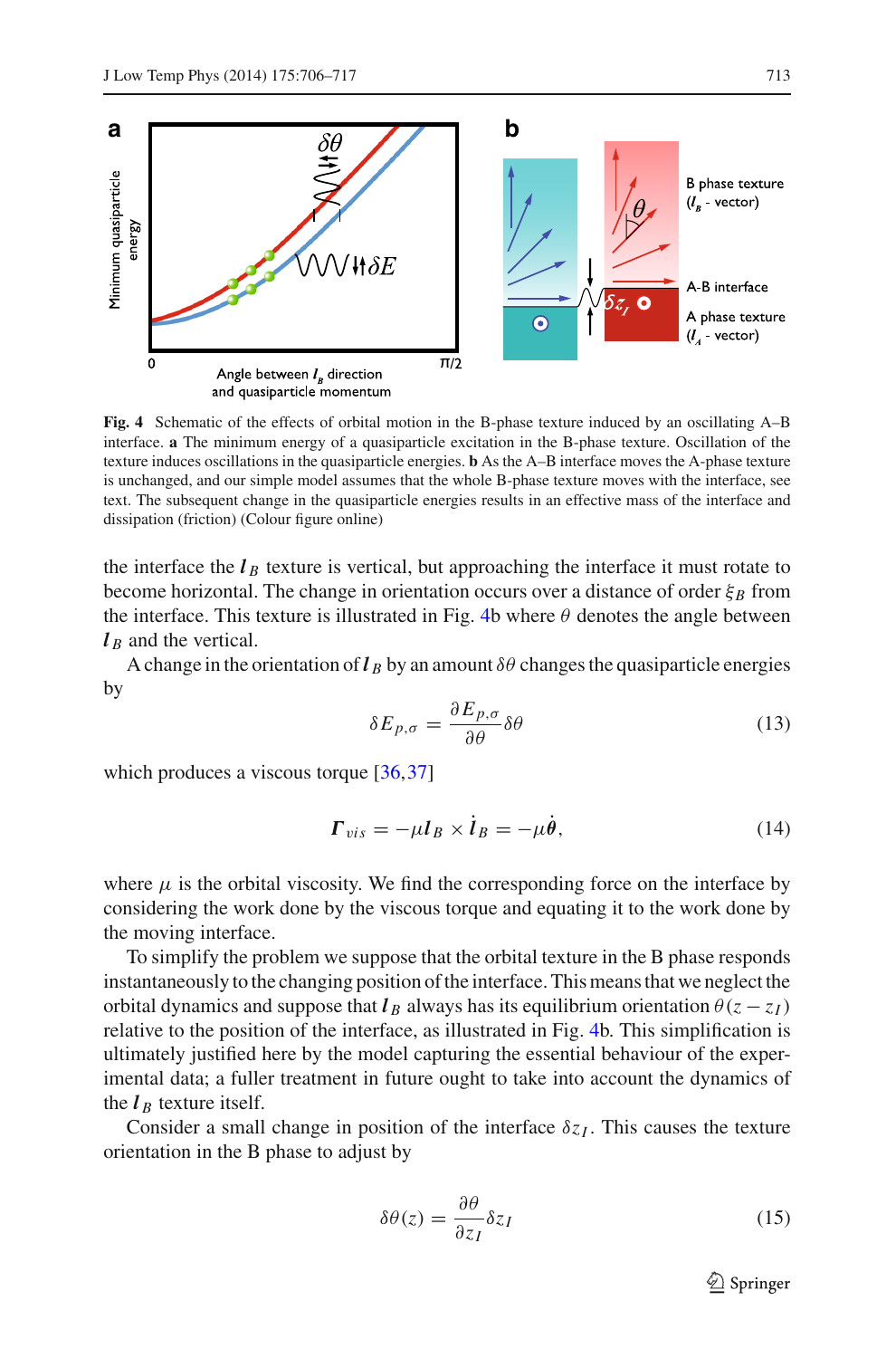and thus

<span id="page-8-0"></span>
$$
\dot{\theta} = \frac{\partial \theta}{\partial z_I} \dot{z_I}.
$$
\n(16)

The corresponding work done on the quasiparticle distribution is

$$
\delta W = \int\limits_V \Gamma_{vis} \delta \theta dV \tag{17}
$$

where  $\Gamma_{vis} = |\Gamma_{vis}| = \mu \dot{\theta}$  and the integral is over the whole volume of the B phase. Substituting for  $\Gamma_{vis}$  and using Eqs. [\(15\)](#page-7-1) and [\(16\)](#page-8-0) we find

$$
\delta W = \int\limits_V \mu \left(\frac{\partial \theta}{\partial z_I}\right)^2 \dot{z}_I \delta z_I dV. \tag{18}
$$

<span id="page-8-1"></span>The force exerted by the moving interface has reactive and dissipative components corresponding to the inertial and frictional force respectively  $F = A(m_1\ddot{z}_I + \gamma i\dot{z}_I)$ , where the subscript denotes the contributions from the viscous torque due to the changing  $l_B$  texture. For oscillatory motion  $\ddot{z}_I = i\omega \dot{z}_I$  so the work done on moving the interface by  $\delta z_I$  can be written as

$$
\delta W = A(\gamma_l + i\omega m_l)\dot{z}_I \delta z_I.
$$
 (19)

<span id="page-8-2"></span>Equating this with the work done on the quasiparticles, Eq. [\(18\)](#page-8-1), and substituting  $dV = Adz$  gives

$$
\gamma_l + i\omega m_l = \mu \int_z \left(\frac{\partial \theta}{\partial z_l}\right)^2 dz.
$$
 (20)

Thus the friction coefficient  $\gamma_I$  is related to the real part of the orbital viscosity and the effective mass of the interface  $m_l$  is related to the imaginary part.

<span id="page-8-3"></span>The orbital viscosity in the B phase at low temperatures was previously shown to be [\[21\]](#page-11-7):

$$
\mu = \frac{\tau + i\omega\tau^2}{1 + (\omega\tau)^2} \left[ \frac{\pi}{6} N(0) \frac{\Delta}{k_B T} \exp\left(-\Delta/k_B T\right) (\hbar \tilde{\omega}_L)^2 \right] \tag{21}
$$

to first order in  $\tilde{\omega}_L^2$ , where  $\tau$  is quasiparticle collision time,  $N(0)$  is the normal density of states at the Fermi surface, and  $\Lambda$  is approximately equal to the zero field gap  $\Lambda_0$ . of states at the Fermi surface, and  $\Delta$  is approximately equal to the zero field gap  $\Delta_0$ .

We can estimate the integral in Eq. [\(20\)](#page-8-2) by supposing that  $\theta$  decays exponentially from  $\frac{\pi}{2}$  to zero over the textural healing length  $\xi_B$ ,

$$
\theta(z) = \frac{\pi}{2} \exp\left(-(z - z_I)/\xi_B\right). \tag{22}
$$

 $\circled{2}$  Springer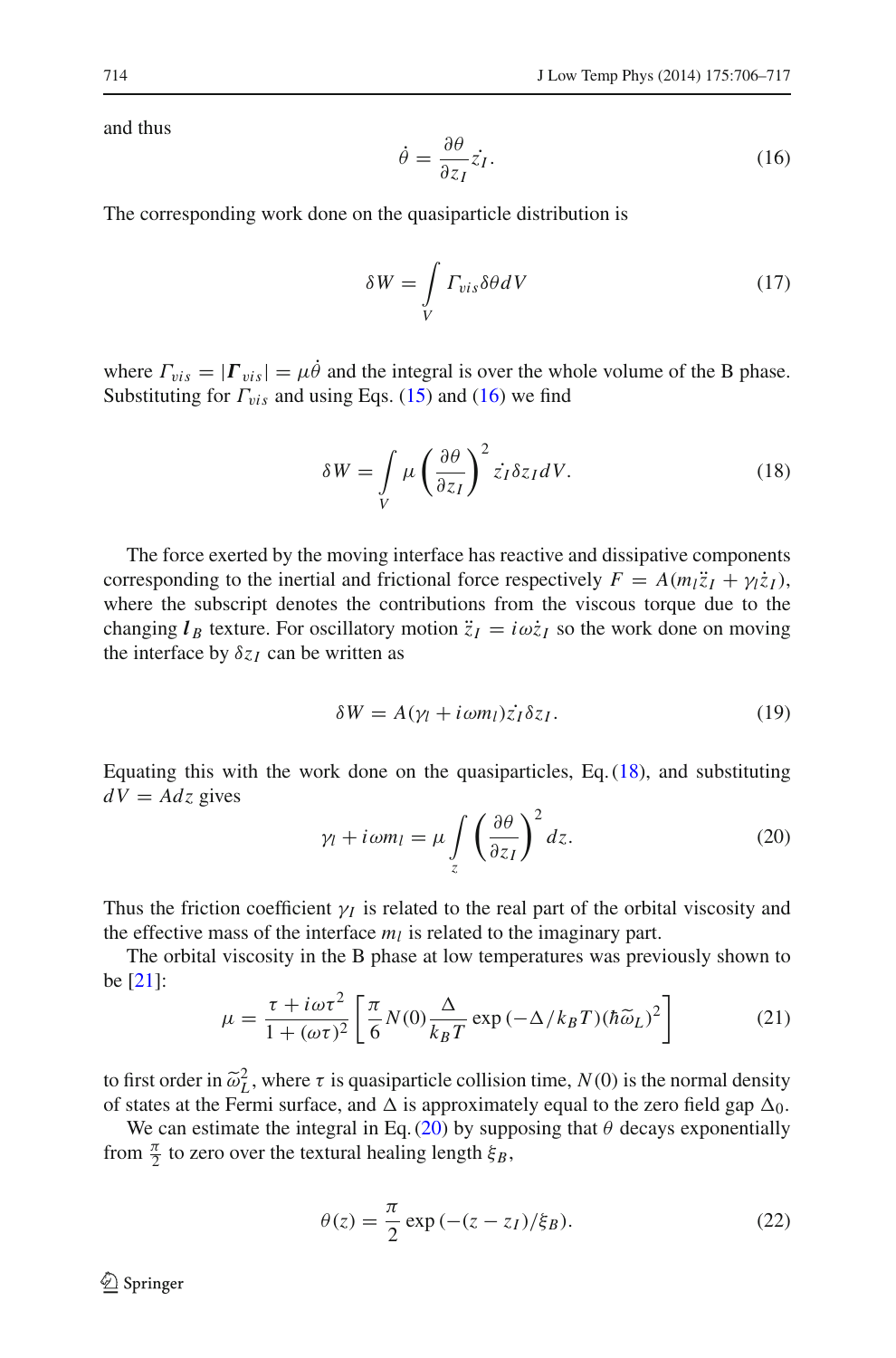<span id="page-9-0"></span>The integral in Eq.  $(20)$  is then evaluated as

$$
\int_{z} \left(\frac{\partial \theta}{\partial z_I}\right)^2 dz = \frac{\pi^2}{8\xi_B}.
$$
\n(23)

Substituting Eqs.  $(21)$  and  $(23)$  in Eq.  $(20)$  gives the following estimates for the friction coefficient

$$
\gamma_l = \frac{\tau}{1 + (\omega \tau)^2} \left[ \frac{\pi}{6} N(0) \frac{\Delta}{k_B T} \exp\left(-\Delta / k_B T\right) (\hbar \widetilde{\omega}_L)^2 \right] \frac{\pi^2}{8\xi_B} \tag{24}
$$

and the effective mass

$$
m_l = \frac{\tau^2}{1 + (\omega \tau)^2} \left[ \frac{\pi}{6} N(0) \frac{\Delta}{k_B T} \exp\left(-\Delta/k_B T\right) (\hbar \widetilde{\omega}_L)^2 \right] \frac{\pi^2}{8\xi_B}.
$$
 (25)

To evaluate  $\gamma_l$  and  $m_l$  for the experimental data in Fig. [3](#page-5-0) we use the following values:  $\hbar \tilde{\omega}_L = 0.67 \Delta_0$ , from [\[28](#page-11-14)[–30\]](#page-11-15);  $\Delta_0 = 1.76 k_B T_c$  with  $T_c = 0.929$  mK at 0 bar pressure,<br>from [38];  $N(0) = 1.0 \times 10^{51}$  m<sup>-3</sup> from [38–30];  $\varepsilon_B = 0.1$  mm, from [5–32–34–35]; from [\[38\]](#page-11-23);  $N(0) = 1.0 \times 10^{51} \text{ m}^{-3}$ , from [\[38,](#page-11-23)[39\]](#page-11-24);  $\xi_B = 0.1 \text{ mm}$ , from [\[5](#page-10-2),[32,](#page-11-19)[34,](#page-11-18)[35\]](#page-11-20); and  $T = 155 \mu K$  (noting that this is an average temperature, and the actual temperature during the measurements varied from  $T = 150 \mu K$  to  $T = 160 \mu K$  as the dissipation increased from low to high frequencies). The value of quasiparticle relaxation  $\tau$  is the only unknown parameter.

To compare the model predictions with the experimental data in Fig. [3](#page-5-0) we introduce two additional fitting parameters  $\beta_{\nu}$  and  $\beta_{m}$  for the magnitudes of the friction coefficient and effective mass respectively

$$
\gamma = \beta_{\gamma} \gamma_l \tag{26}
$$

$$
m = \beta_m m_l \tag{27}
$$

The fits shown in Fig. [3](#page-5-0) were made with  $\beta_{\nu} = 1.55$ ,  $\beta_m = 0.95$  and  $\tau = 0.045$  s. For clarity, we have used the same fitting parameters for all three sets of data. Better fits can be obtained by changing the parameters for each set of data, but given the simplicity of the model we do not believe that this reveals any significant new information.

## **5 Discussion**

The values of the fitting parameters  $\beta_{\gamma}$  and  $\beta_{m}$  are both close to unity. This suggests that orbital motion in the B phase is the dominant mechanism for determining both the friction coefficient and the effective mass of the A–B interface. The friction coefficient  $\gamma$  determines the low frequency response of the interface, below a few Hz for the data shown in Fig. [3.](#page-5-0) At the lowest frequencies, the interface moves with the equilibrium position and the dissipation is given by Eq.  $(10)$ . At slightly higher frequencies the dissipation reaches a plateau as the interface lags behind the equilibrium position. The quasiparticle relaxation time determines the second rise in dissipation at a frequency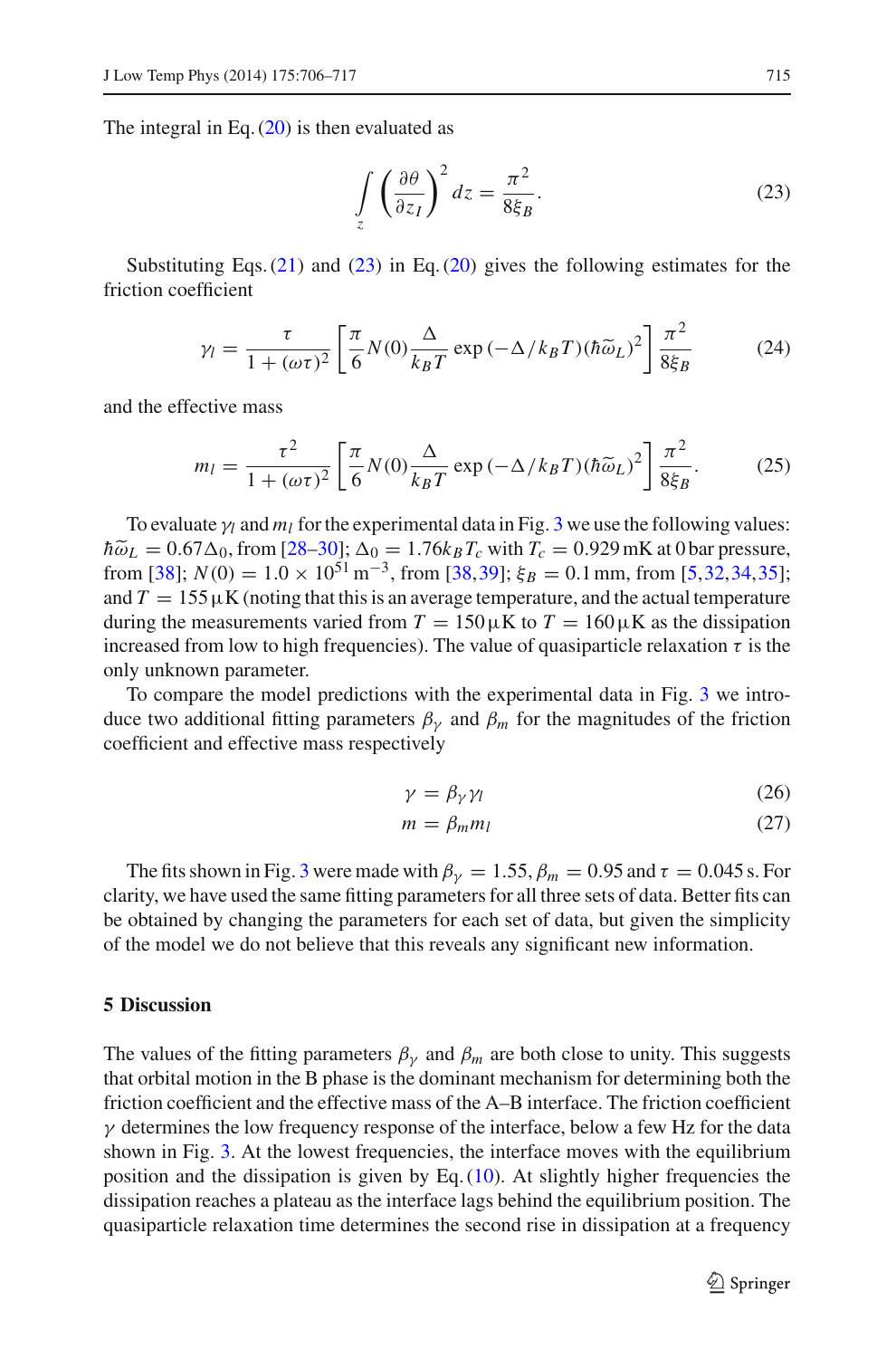$f \approx 1/(2\pi\tau)$ . This rise only occurs when the interface is over-damped, with  $\beta_{\nu} > \beta_m$ . In the under-damped case, a dissipation peak occurs at a frequency  $f \approx \sqrt{k/m}/(2\pi)$ . It will be interesting to investigate whether such a peak can be observed experimentally. The effective mass parameter  $\beta_m$  determines the location of the second plateau at the highest frequencies.

The fitted value for the quasiparticle relaxation time  $\tau = 0.045 s$  is of order a hundred times larger than the transit time of a quasiparticle moving between the walls of the cell,  $\tau_{wall} \approx D/v_g$ , where the mean quasiparticle group velocity  $v_g$  is roughly one third of the Fermi velocity for our experimental conditions. This is the expected order of magnitude since the vast majority of excitations have insufficient energy to propagate through the changing texture close to the wall. These excitations are Andreev reflected and effectively form bound states within the texture. Only a small fraction of excitations,  $\sim 1\%$ , are able to scatter with the cell wall and contribute to the quasiparticle relaxation.

To conclude, we have shown that orbital motion in the high field distorted B phase of superfluid  $3$ He can account for the dissipation and the effective mass of an oscillating A–B interface at low temperatures. Our simple model gives a reasonable fit to the experimental data. A more sophisticated model will need to take into account the precise dynamics of the orbital texture, the effects of cell walls and the role of Andreev scattering within the texture.

**Acknowledgments** We thank S.M. Holt, A. Stokes and M.G. Ward for excellent technical support. This research is supported by the UK EPSRC and by the European FP7 Programme MICROKELVIN Project, No. 228464.

**Open Access** This article is distributed under the terms of the Creative Commons Attribution License which permits any use, distribution, and reproduction in any medium, provided the original author(s) and the source are credited.

# <span id="page-10-0"></span>**References**

- 1. A.J. Leggett, S.K. Yip, in *Helium 3*, ed. by W.P. Halperin, L.P. Pitaevskii (North Holland, Amsterdam, 1990)
- <span id="page-10-1"></span>2. M.C. Cross, in *Quantum Fluids and Solids*, ed. by S.B. Trickey, et al. (Plenum Press, New York, 1977)
- 3. R. Kaul, H. Kleinert, J. Low Temp. Phys. **38**, 539 (1980)
- 4. N. Schopohl, Phys. Rev. Lett. **58**, 1664 (1987)
- <span id="page-10-2"></span>5. E.V. Thuneberg, Phys. Rev. B **44**, 9685 (1991)
- <span id="page-10-3"></span>6. M. Bartkowiak, S.W.J. Daley, S.N. Fisher, A.M. Guénault, G.N. Plenderleith, R.P. Haley, G.R. Pickett, P. Skyba, Phys. Rev. Lett. **83**(17), 3462 (1999)
- <span id="page-10-4"></span>7. M. Bartkowiak, S.N. Fisher, A.M. Guénault, R.P. Haley, G.N. Plenderleith, G.R. Pickett, P. Skyba, Physica B **280**(1–4), 108 (2000)
- 8. D.D. Osheroff, M.C. Cross, Phys. Rev. Lett. **38**, 905 (1977)
- <span id="page-10-5"></span>9. M. Bartkowiak, S.N. Fisher, A.M. Guénault, R.P. Haley, G.R. Pickett, M.C. Rogge, P. Skyba, J. Low Temp. Phys. **126**(1–2), 533 (2002)
- <span id="page-10-8"></span>10. M. Bartkowiak, R.P. Haley, S.N. Fisher, A.M. Guénault, G.R. Pickett, P. Skyba, Physica B **329**, 122 (2003)
- 11. M. Bartkowiak, D.I. Bradley, S.N. Fisher, A.M. Guénault, R.P. Haley, G.R. Pickett, P. Skyba, J. Low Temp. Phys. **134**(1–2), 387 (2004)
- <span id="page-10-6"></span>12. M. Bartkowiak, S.N. Fisher, A.M. Guénault, R.P. Haley, G.R. Pickett, P. Skyba, Phys. Rev. Lett. **93**(4), 045301 (2004)
- <span id="page-10-7"></span>13. G. Volovik, *The Universe in a Helium Droplet* (Oxford University Press, Oxford, 2003)